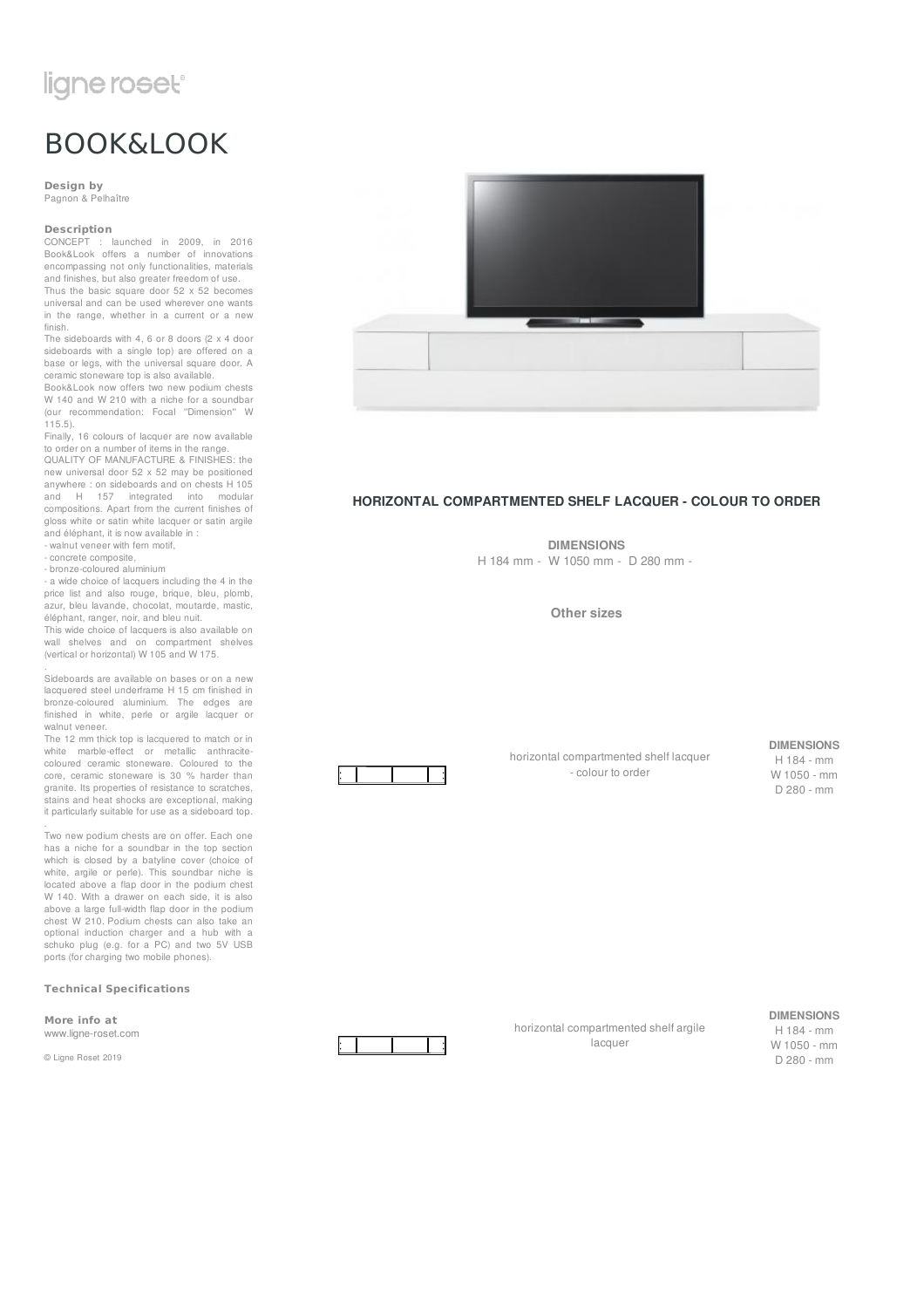# **DIMENSIONS**

H 184 - mm W 1050 - mm D 280 - mm



## **DIMENSIONS**

H 184 - mm W 1050 - mm D 280 - mm



Е

### **DIMENSIONS** H 184 - mm

W 1050 - mm D 280 - mm

horizontal compartmented shelf white .<br>lacquer

horizontal compartmented shelf perle lacquer

horizontal compartmented shelf gloss white lacquer

horizontal compartmented shelf walnut



### **DIMENSIONS**

H 184 - mm W 1050 - mm D 280 - mm

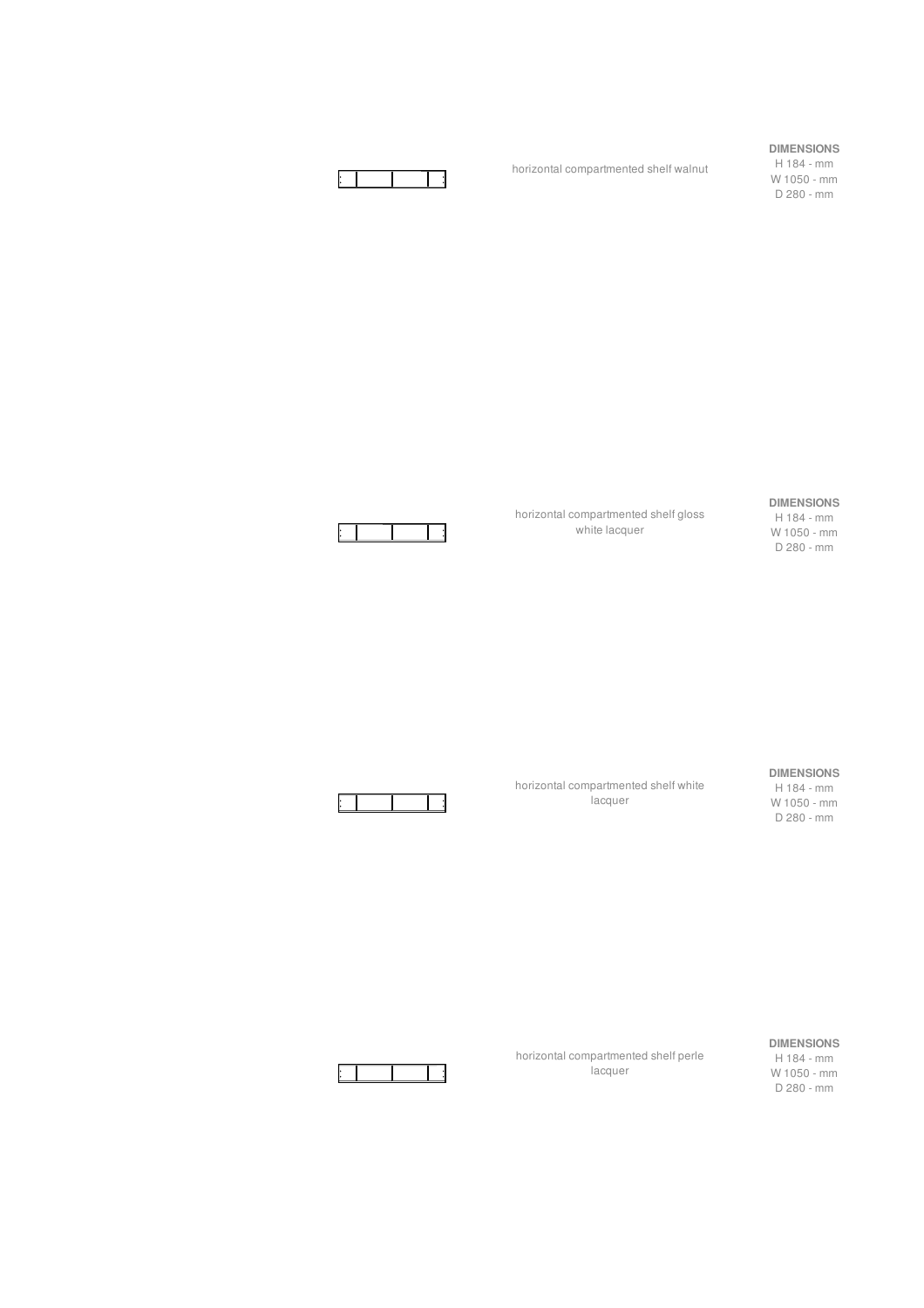

horizontal compartmented shelf argile lacquer

**DIMENSIONS** H 184 - mm

W 1750 - mm D 280 - mm



horizontal compartmented shelf white **lacquer** 

horizontal compartmented shelf perle **lacquer** 

## **DIMENSIONS**

H 184 - mm W 1750 - mm D 280 - mm



**DIMENSIONS**

H 184 - mm W 1750 - mm D 280 - mm

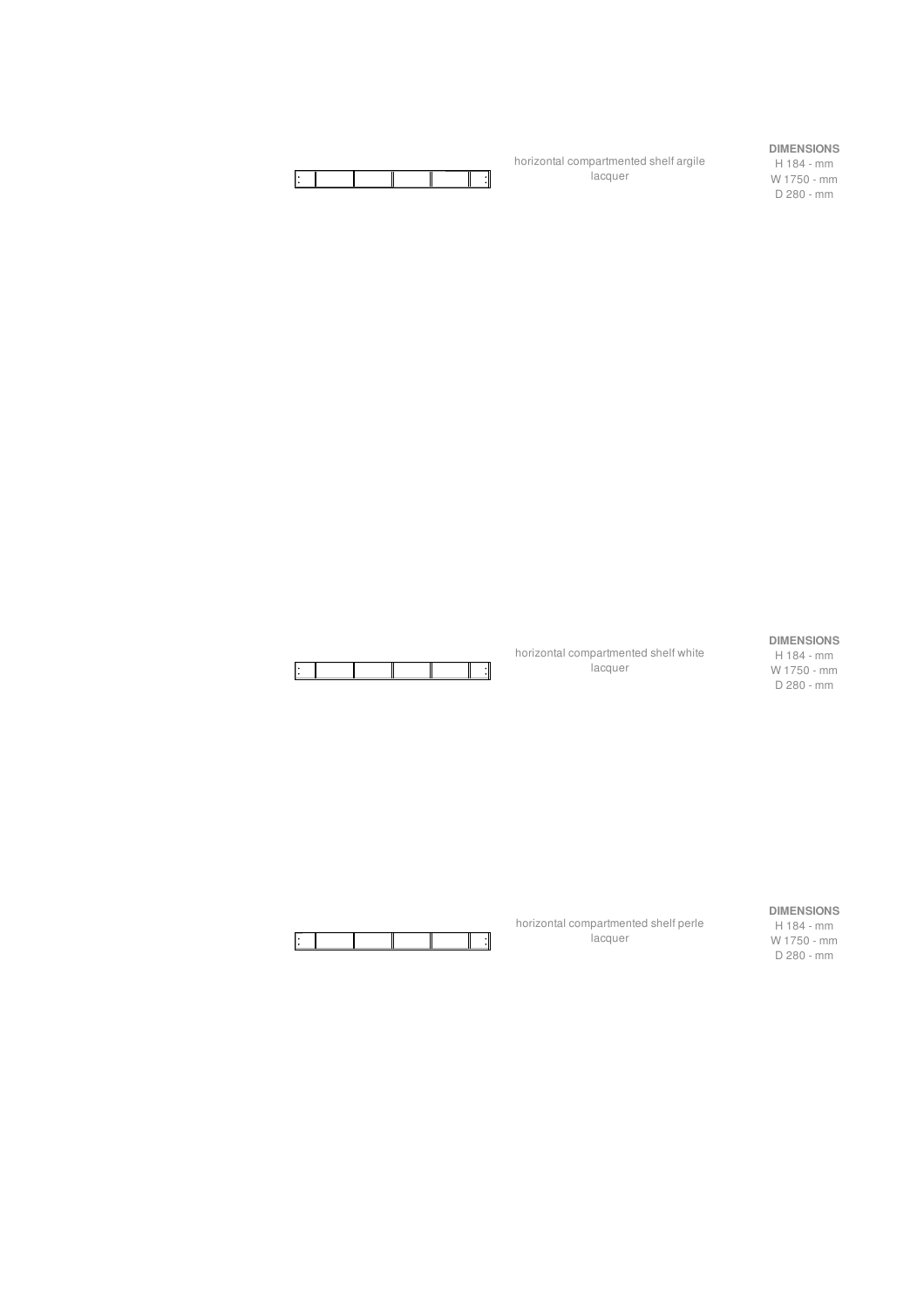vertical compartmented shelf lacquer colour to order

# **DIMENSIONS**

H 1050 - mm W 184 - mm D 280 - mm

vertical compartmented shelf argile lacquer

### **DIMENSIONS**

H 1050 - mm W 184 - mm D 280 - mm

### **DIMENSIONS**

vertical compartmented shelf walnut

H 1050 - mm W 184 - mm D 280 - mm

# **DIMENSIONS**

H 1050 - mm W 184 - mm D 280 - mm

vertical compartmented shelf gloss white lacquer

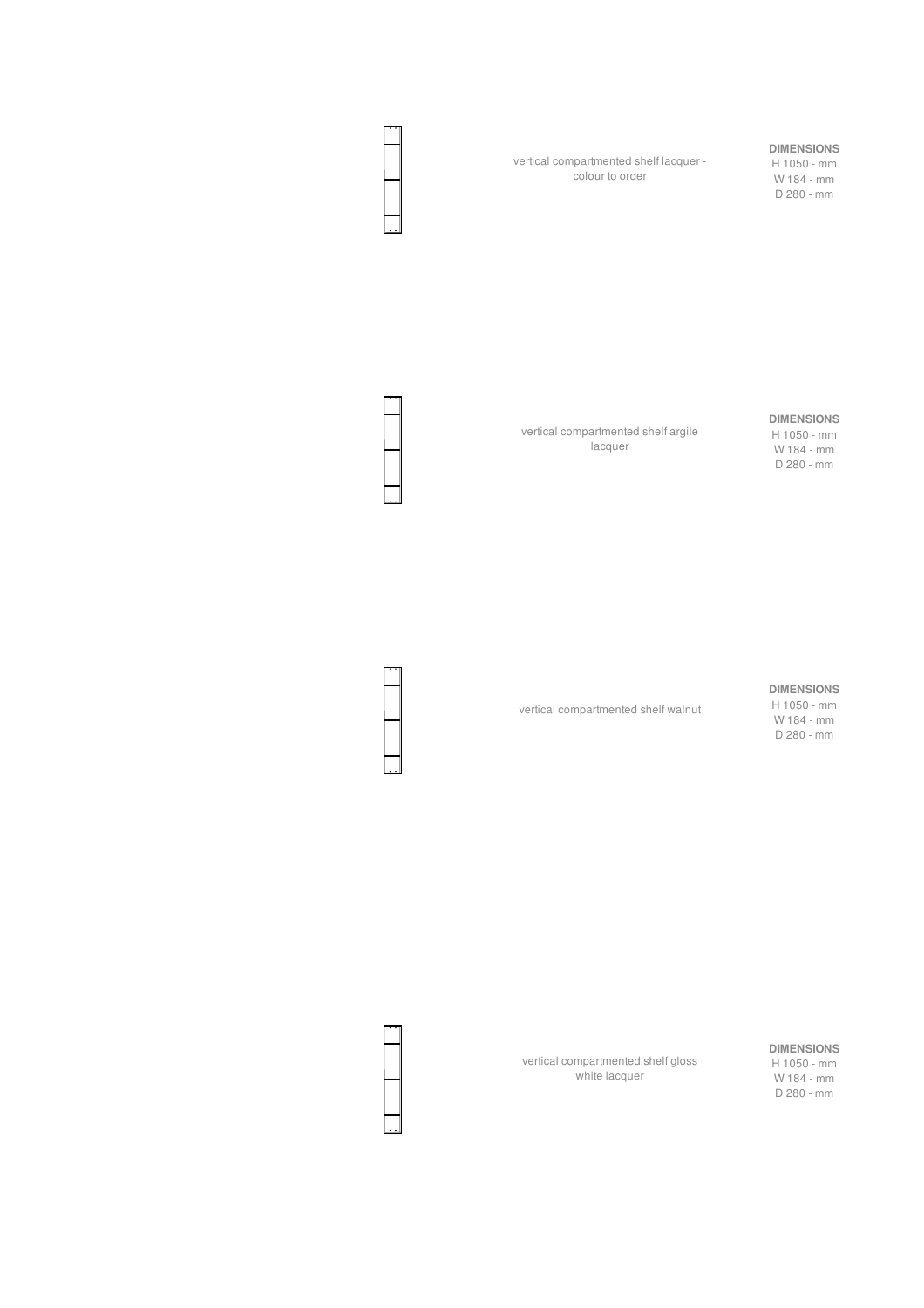vertical compartmented shelf white lacquer

# **DIMENSIONS**

H 1050 - mm W 184 - mm D 280 - mm

vertical compartmented shelf perle lacquer

## **DIMENSIONS**

H 1050 - mm W 184 - mm D 280 - mm

vertical compartmented shelf argile lacquer

**DIMENSIONS** H 1750 - mm W 184 - mm D 280 - mm